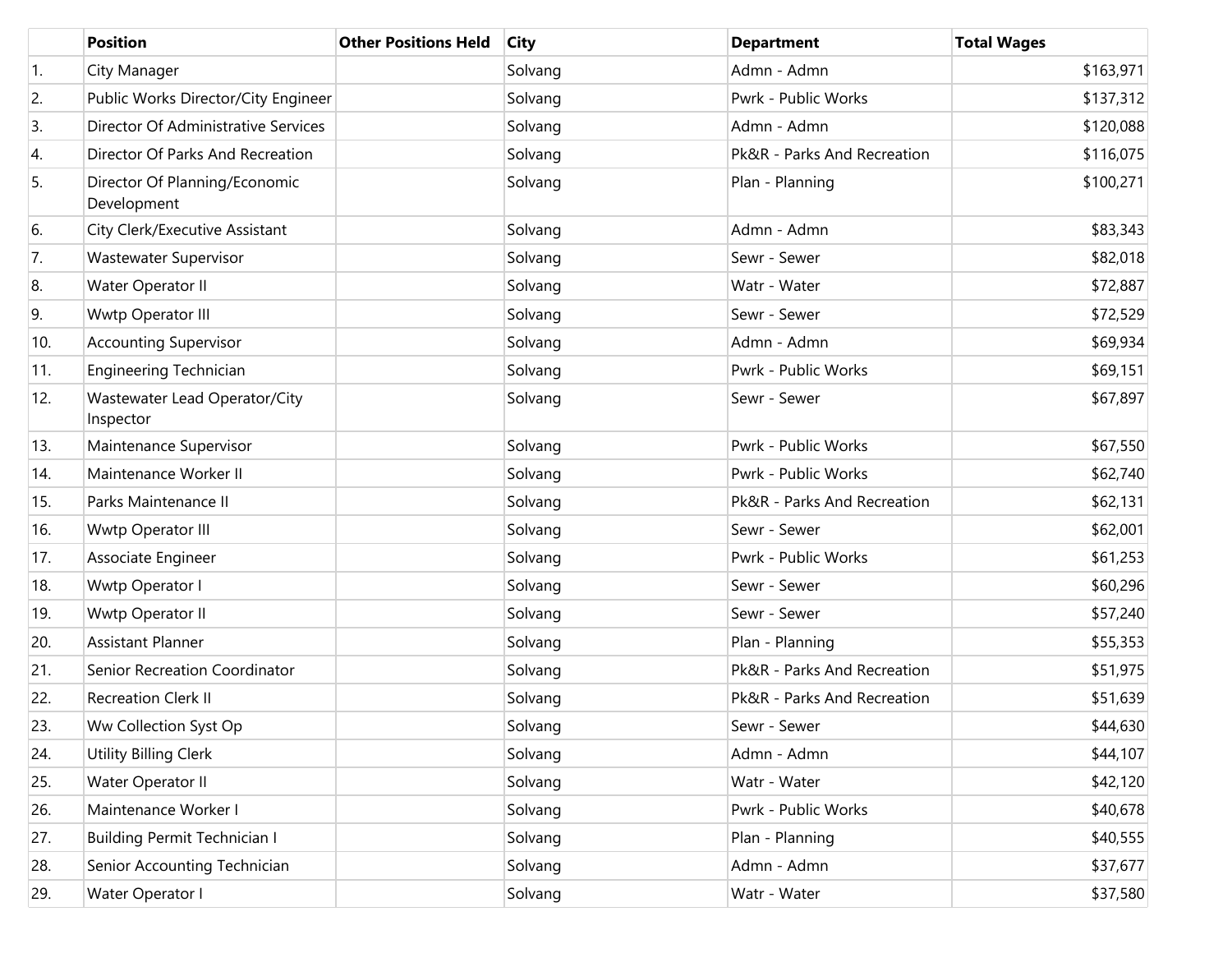| 30. | <b>Accounting Assistant II</b>               | Solvang | Admn - Admn                 | \$35,020 |
|-----|----------------------------------------------|---------|-----------------------------|----------|
| 31. | Maintenance Worker I                         | Solvang | Pwrk - Public Works         | \$34,854 |
| 32. | Parks Maintenance I                          | Solvang | Pk&R - Parks And Recreation | \$27,607 |
| 33. | <b>Water Supervisor</b>                      | Solvang | Watr - Water                | \$25,819 |
| 34. | Office Assistant                             | Solvang | Admn - Admn                 | \$22,126 |
| 35. | Parks Maintenance II                         | Solvang | Pk&R - Parks And Recreation | \$18,655 |
| 36. | Parks Maintenance I                          | Solvang | Pk&R - Parks And Recreation | \$10,987 |
| 37. | Director Of Planning/Economic<br>Development | Solvang | Plan - Planning             | \$9,208  |
| 38. | Mayor                                        | Solvang | Offi - Officials            | \$8,400  |
| 39. | Council Member                               | Solvang | Offi - Officials            | \$7,200  |
| 40. | Council Member                               | Solvang | Offi - Officials            | \$7,200  |
| 41. | Council Member                               | Solvang | Offi - Officials            | \$7,200  |
| 42. | Council Member                               | Solvang | Offi - Officials            | \$7,200  |
| 43. | Office Assistant                             | Solvang | Admn - Admn                 | \$5,928  |
| 44. | Code Enforcement Officer                     | Solvang | Plan - Planning             | \$3,627  |
| 45. | Parks Maintenance I                          | Solvang | Pk&R - Parks And Recreation | \$1,612  |
| 46. | <b>Bar Commissioner</b>                      | Solvang | Offi - Officials            | \$1,200  |
| 47. | <b>Bar Commissioner</b>                      | Solvang | Offi - Officials            | \$1,200  |
| 48. | <b>Bar Commissioner</b>                      | Solvang | Offi - Officials            | \$1,200  |
| 49. | <b>Bar Commissioner</b>                      | Solvang | Offi - Officials            | \$1,100  |
| 50. | <b>Bar Commissioner</b>                      | Solvang | Offi - Officials            | \$900    |
| 51. | Custodian                                    | Solvang | Pwrk - Public Works         | \$767    |
| 52. | <b>Parks And Recreation</b><br>Commissioner  | Solvang | Offi - Officials            | \$500    |
| 53. | Planning Commissioner                        | Solvang | Offi - Officials            | \$500    |
| 54. | <b>Planning Commissioner</b>                 | Solvang | Offi - Officials            | \$500    |
| 55. | <b>Planning Commissioner</b>                 | Solvang | Offi - Officials            | \$500    |
| 56. | Parks And Recreation<br>Commissioner         | Solvang | Offi - Officials            | \$400    |
| 57. | <b>Parks And Recreation</b><br>Commissioner  | Solvang | Offi - Officials            | \$400    |
| 58. | <b>Planning Commissioner</b>                 | Solvang | Offi - Officials            | \$400    |